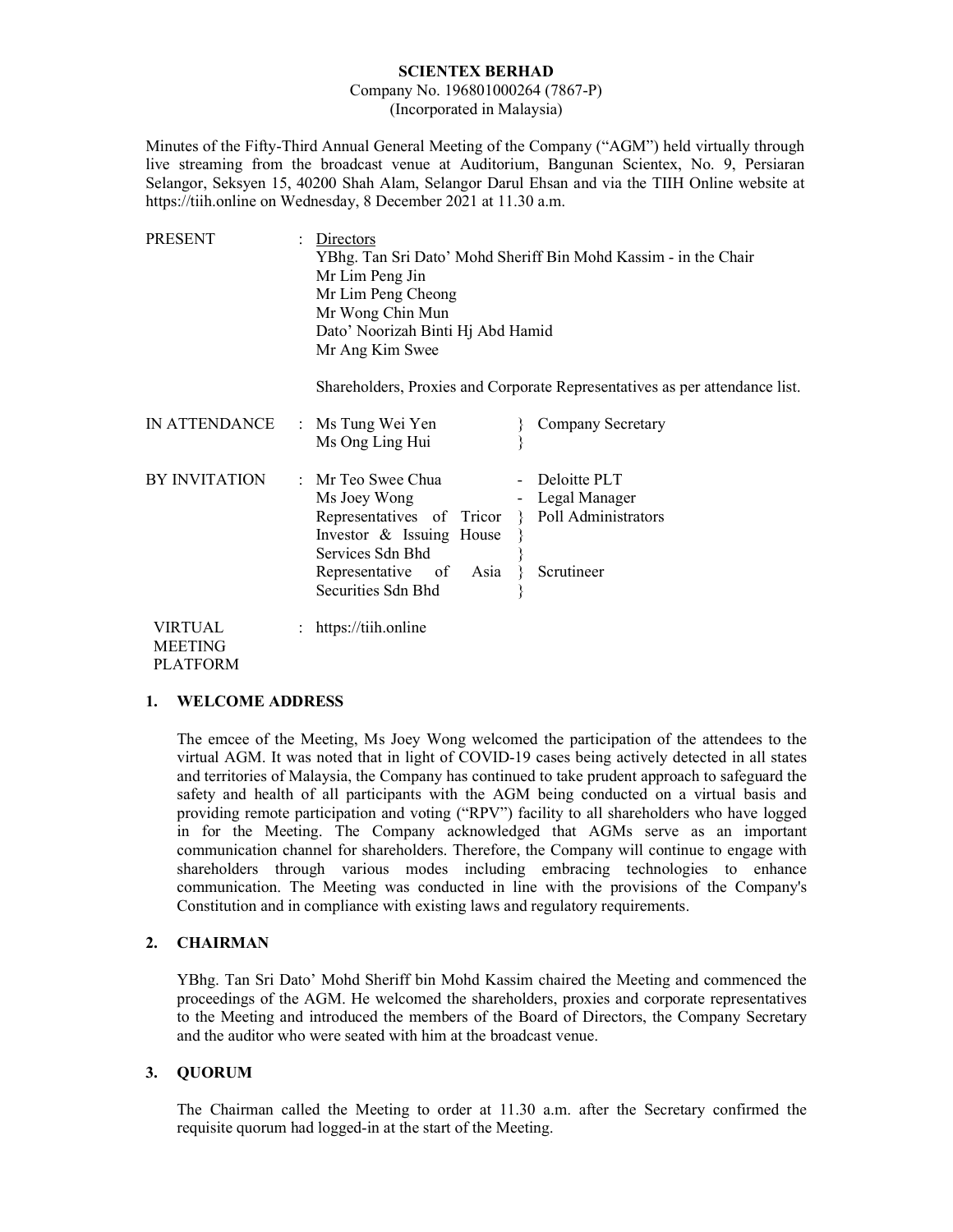#### 4. NOTICE OF MEETING AND ADMINISTRATIVE MATTERS

The Chairman informed that all resolutions stated in the Notice of AGM would be put to vote by way of poll pursuant to Paragraph 8.29A of the Main Market Listing Requirements of Bursa Securities. The Company had appointed an independent service provider, Tricor Investor & Issuing House Services Sdn Bhd ("Tricor") as the Poll Administrator to facilitate the poll voting via the RPV facilities and Asia Securities Sdn Bhd as the independent Scrutineer to verify the poll results. The poll was conducted electronically via the RPV facilities provided by Tricor. The voting session had commenced from 11.30 a.m. until the Chairman announced the end of voting session. The Poll Administrator briefed the shareholders, proxies and corporate representatives on the online voting procedures adopted for the RPV facilities.

The Chairman briefed the shareholders on the agendas of the Meeting. The Notice of AGM dated 9 November 2021 having been circulated to all shareholders of the Company within the statutory period was taken as read.

## 5. QUESTION AND ANSWER

The Chairman highlighted that the Company had received a letter from the Minority Shareholders Watch Group ("MSWG") on 2 December 2021, seeking clarification on the Company's operational, financial and corporate governance matters. He then invited the emcee to read out the Company's reply to the pre-submitted questions received from MSWG as follows: -

#### Pre-Submitted Questions by MSWG

Operational & Financial Matters

- 1. On 8 November 2021, Scientex's unconditional voluntary takeover offer of Daibochi Berhad had closed, however Scientex was unable to accumulate the required 90% stake to privatise Daibochi. As of now, Scientex holds 71.9% equity interest in Daibochi.
	- a) What is Scientex's gameplan for Daibochi?
		- Answer: We will continue to focus on growing the business, as well as explore various business opportunities and other options taking into account the interest of the company.
	- b) When the Company launched a conditional mandatory take-over offer on Daibochi back in 2019, the plan was to maintain the listing status. But now, the Company plans to privatise Daibochi.

Why is there a change in Scientex's strategy?

 Answer: When we acquired Daibochi in 2019, our focus was to bring together two complementary organisations and enhance their respective operating capabilities and economies of scale through synergistic and complementary product portfolios. This remains our focus today and since our acquisition of Daibochi in 2019, we have made significant progress in enhancing Daibochi's performance and operations.

> However, the COVID-19 pandemic brought into focus the importance of business continuity and greater business agility to manage any potential disruption and impact to our business operations.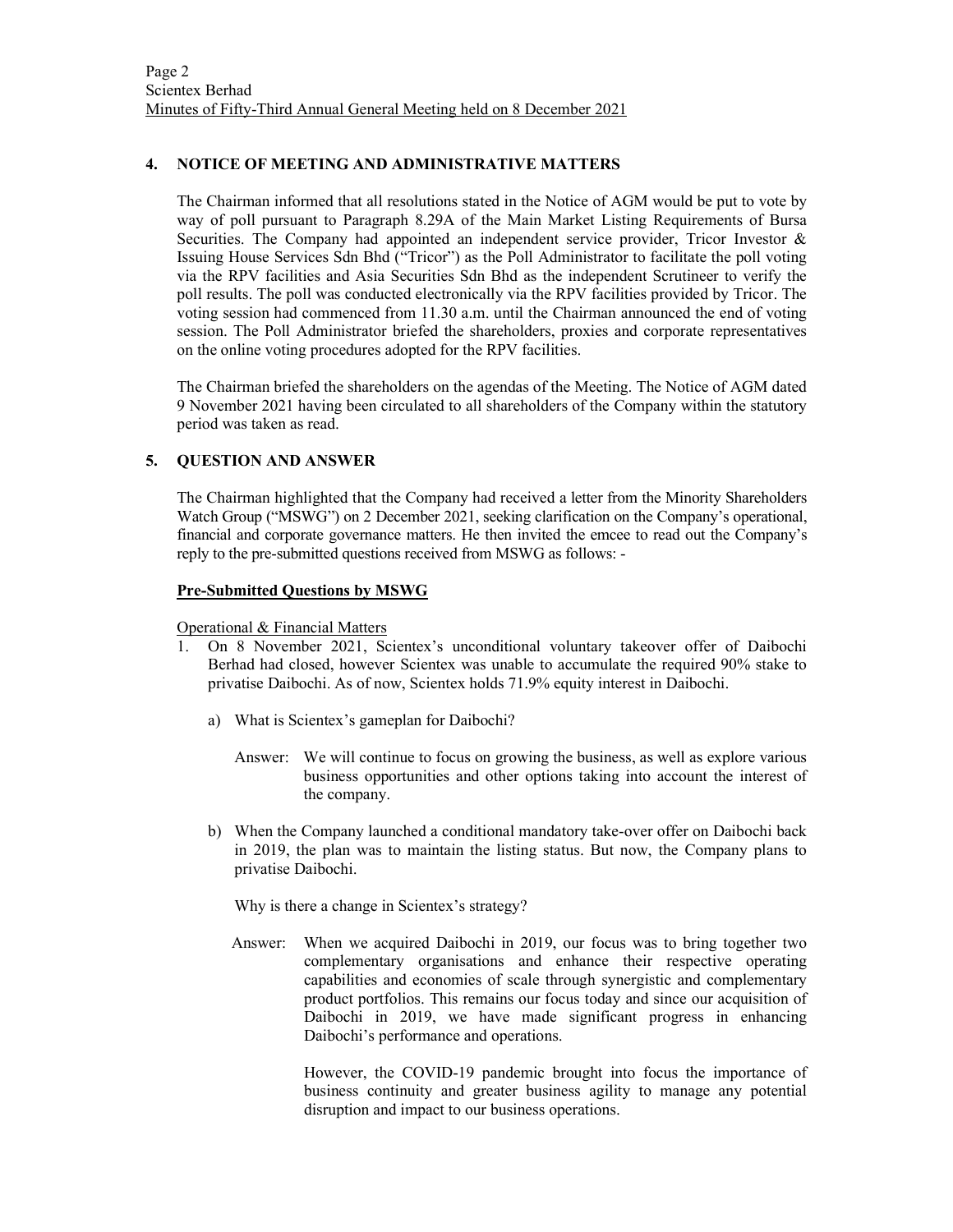Hence, the privatisation exercise was intended to provide greater flexibility and autonomy to rationalise our business activities and streamline the operations of both Scientex and Daibochi to capture more market opportunities in the consumer packaging space and to capitalise on the fastgrowing flexible plastic packaging industry.

- 2. It was mentioned at the last AGM that Scientex's Arizona plant was operating at utilisation rate of 30% in view of challenges faced during the COVID-19 pandemic.
	- a) Has the Group been able to ramp up the capacity utilisation of the Arizona plant? What is the current utilisation rate?
	- b) It was reported that Scientex had put on hold the plan for the new Lancaster facility. Is the Group keen to revisit this expansion plan?
		- Answer: The utilisation rate for the Arizona plant remains at 30% due to the challenging environment from labour unavailability and supply chain disruptions due to COVID-19. We will still work towards increasing our utilisation rate.

We are monitoring the COVID-19 situation and the earlier planned expansion to Lancaster remains on hold. Our primary focus is to reinforce our existing presence in Arizona meantime.

3. Based on Scientex's disclosure in its Annual Report 2021 (AR2021), the consumer packaging segment saw the rise of several innovations e.g., flexi-ink receptive BOPP film, MOPP film, Avanti CPP film et cetera.

Given that the consumer packaging segment faced operational challenges in FY2021 due to factors like rising material and logistic cost, will commercialisation of these innovations contribute to better financial performance of the segment in FY2022?

- Answer: Product innovation is among our key growth drivers in the packaging segment. Through innovation, we bring new and improved solutions in line with latest market requirements, to support our existing customers and expand our customer base. These efforts also strengthen our competitiveness and position in the industry.
- 4. The issue of properties overhang remains prevalent in the local property market. National Property Information Centre (NAPIC) revealed that as of third quarter of 2021, there were RM19.75 billion worth of completed unsold houses. States like Kuala Lumpur, Penang, Selangor and Johor recorded the highest number of unsold houses.

Does Scientex face the issue of unsold properties, notwithstanding its primary offerings of affordable houses? What is the extent of unsold properties among Scientex's property portfolio?

Answer: Scientex's property developments are concentrated on the affordable landed homes category where demand is robust. We have minimal unsold properties at less than 10% of our total property sales. As at FY2021, our unsold completed property units amounted to RM90.6 million, a reduction from RM92.4 million in the previous year. (Integrated Annual Report 2021, page 167).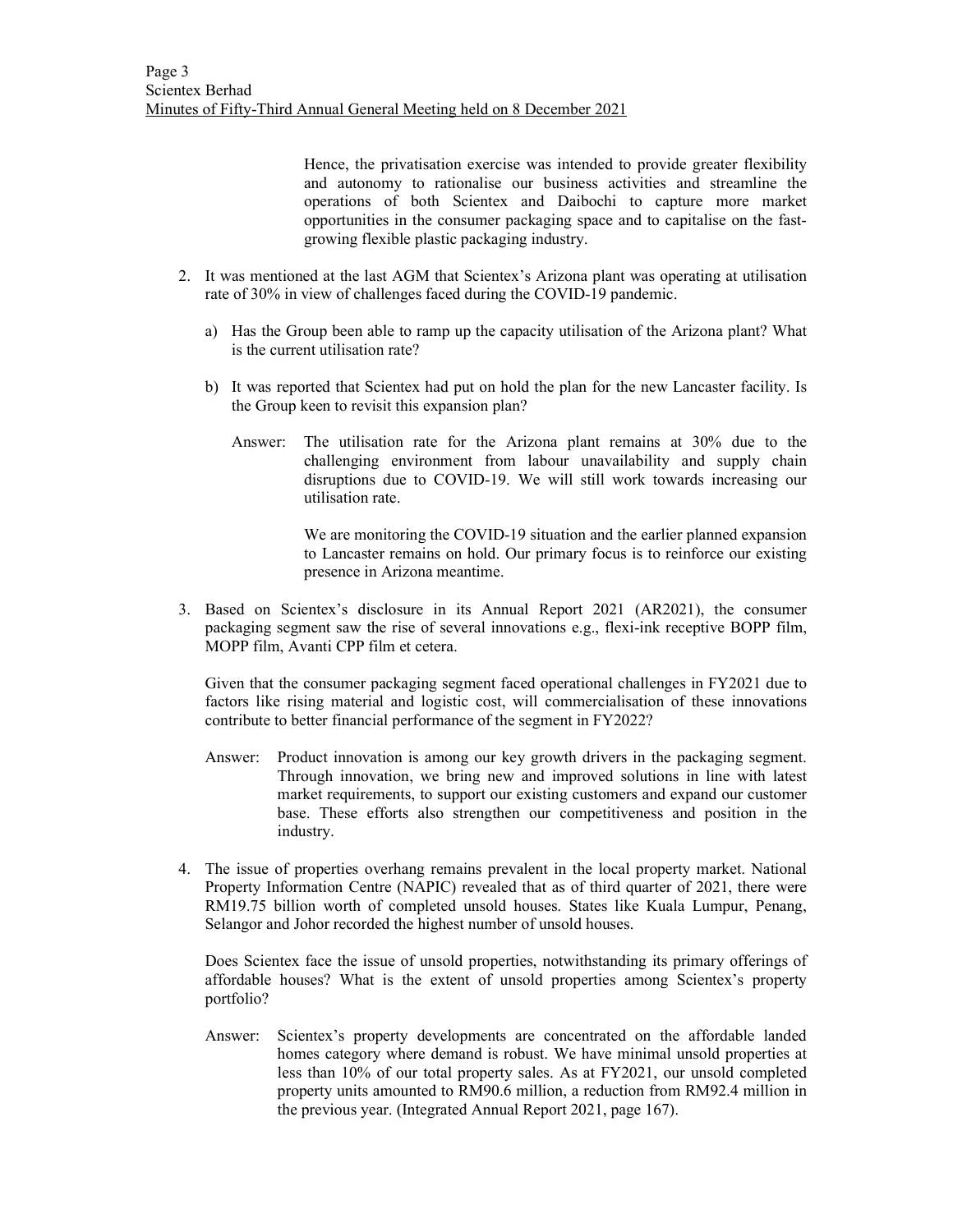5. In FY2021, there was an increase in the number of work-related injuries across Scientex's packaging and property division. For the packaging division, a total 94 accidents and one fatal injury were recorded (FY2020: 83 accidents, 0 fatal injury)

As for the property division, there were 35 accidents recorded as compared to 12 accidents in the previous year.

(Source: Page 69, Sustainability Report 2021).

- a) What were the causes of these accidents especially the fatality that occurred at Scientex's Rawang, Selangor plant?
- b) What are the prevention measures taken to ensure zero fatality and lower rate of accidents in the future?
	- Answer: The incidents were due to breaches in existing safety and health protocols that were in place. We have investigated the nature of the accidents and their causes, and proposed enhanced measures on employee education and compliance.

Corporate Governance Matters

1. Non-audit fees

|                                   | FY2021      | FY2020      |
|-----------------------------------|-------------|-------------|
| Audit fees                        | RM1.026.000 | RM966,000   |
| Non-audit fees                    | RM1.502.000 | RM463,000   |
| Total audit and non-audit fees    | RM2.528,000 | RM1.429,000 |
| $Scurax$ Annual Departs 2020 2021 |             |             |

Source: Annual Reports 2020 – 2021

 In FY2021, Scientex paid RM1.5 million non-audit fee to Deloitte PLT and its affiliates, which is higher than the audit fee incurred during the year (page 107 of AR2021) for services related to tax compliance and advisory services, sustainability and integrated reporting services, and due diligence in relation to corporate exercises.

 As for FY2020, Scientex incurred non-audit fees of RM463,000 against audit fees of RM966,000 (page 114 of AR2020).

- a) Are the non-audit services provided in FY2021 recurring in nature?
- b) Does the Company have a policy on percentage of non-audit fees paid to its external auditor compared to audit fees paid? What is Scientex's policy in relation to non-audit fees and audit fees? Is there a cap as to the percentage of non-audit fees to audit fees (or total fees) paid to external auditor and its affiliates?

Answer: The details for the non-audit fees for FY2021 are as follows:

| Types of services                                          | RM'000 |
|------------------------------------------------------------|--------|
| Advisory for tax audit                                     | 600    |
| Annual tax compliance and transfer pricing documentation   | 390    |
| Country-by-Country Reporting (CbCR) filing                 | 145    |
| Integrated and sustainability reporting and other advisory | 367    |

We do not have policy or cap for non-audit and audit fees.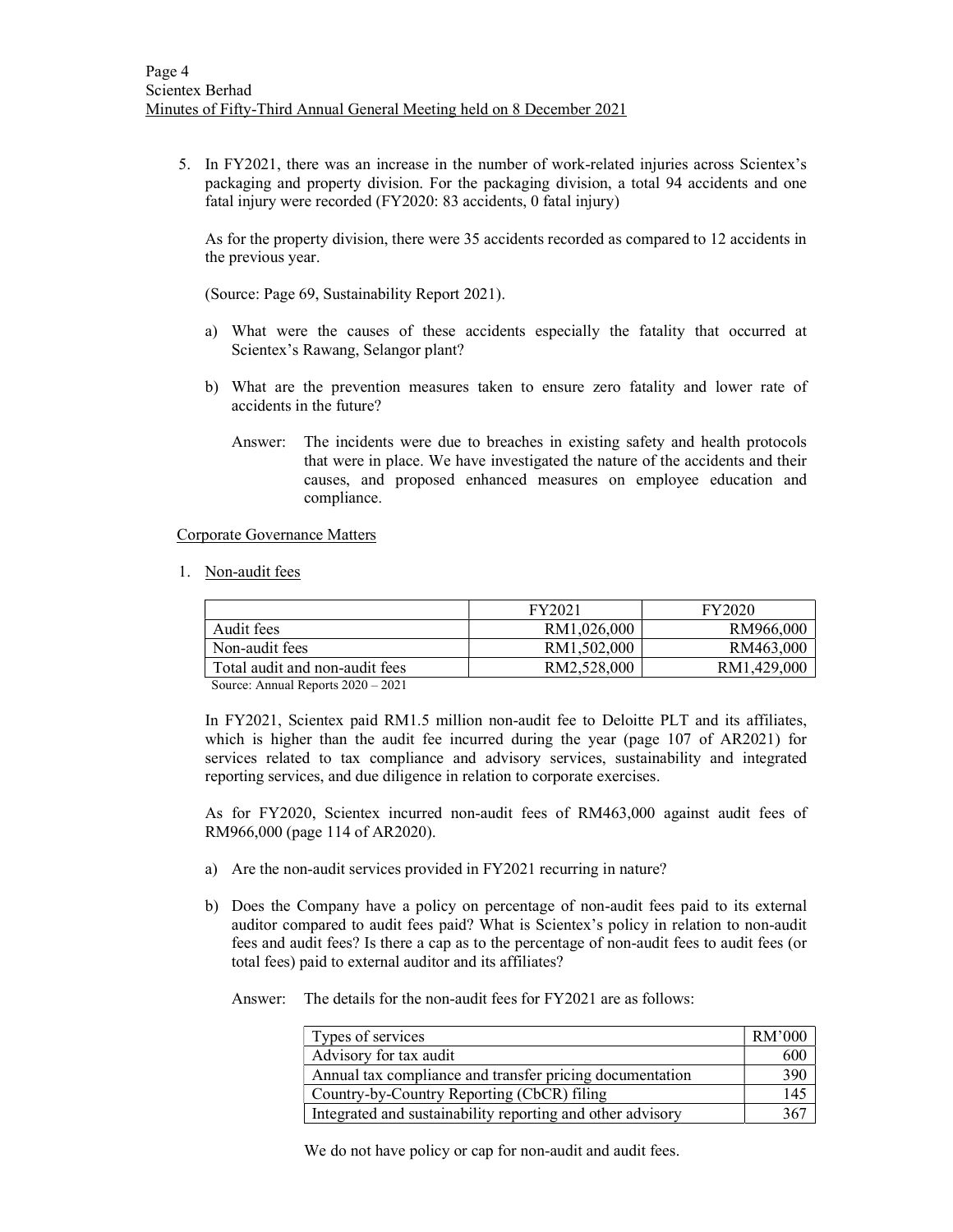2. Scientex's managing director/chief executive officer Mr. Lim Peng Jin received total remuneration of RM11.7 million in FY2021, of which approximately 43% (or RM5.02 million) were bonuses, allowances and other emoluments (page 98 of AR2021).

What is the breakdown of the bonuses, allowances and other emoluments received by Mr. Lim?

Answer: The amount relates to performance bonus.

- 3. During the financial year, the internal auditors had reviewed and audited the information technology system, quality assurance, inventory and fixed assets, receivables cycle, scheduled waste management and worker's accommodation of certain key business units (page 105 of AR2021).
	- a) How many audit cycles were conducted, and how many reports were published during FY2021?
	- b) What were the main recommendations by internal auditors based on their audits?
		- Answer: There were 14 audits conducted in FY2021. Reports were published for all audits conducted with additional reports on follow up implementation of past audit recommendations.

Based on the audit conducted, the Group's controls were found to be in place. The auditors' recommendations include policies and procedures to improve and enhance on waste management. Furthermore, additional improvements to safeguard assets of the company that are proposed include but are not limited to insurance, better maintenance, and storage practices.

On behalf of the Company, the emcee thanked MSWG for raising the questions in the interest of all shareholders. Following the pre-submitted questions by MSWG, the Managing Director/ Chief Executive Officer, Mr Lim Peng Jin addressed the queries and comments from the shareholders as follows: -

1. Based on our initial review, two subsidiary companies of the Group might be subjected to "Cukai Makmur" in FY2022. However, the Group has reinvestment allowances this year and last year. The Group's effective tax rate in FY2021 was around 19%. For FY2022, with the reinvestment allowances, the Group's effective tax rate is expected to be lower than the statutory tax rate of 24% but higher than the prior year's effective tax rate.

The pages 56 and 57 of the Integrated Annual Report 2021 (IAR 2021) of the Company details the Group's plan and roadmap on how to achieve the goals set for FY2023. Our drivers of growth are Capacity, Efficiency, Product value. For packaging division, in the past few years, the Group has been working to expand based on market trend. We have expanded capacity and capability in our plants in Ipoh, Klang and building a new robotic stretch film plant in Shah Alam. We expect to commission the stretch film machines mid next year. Expansions are also ongoing as planned at the Group's plants in Port Klang, Rawang and Melaka. Notwithstanding that the Group faces challenges in the market, eg the current material and logistic challenges, the Group is confident that it will have the capacity and capability to meet the target volumes when market improves. For property division, we have raised our target to 8,000 affordable homes. The map on page 17 of the IAR 2021 shows the expansion of our land bank to 30 in the current year. With the expansion in land bank, the Group target to launch 7,000 unit in FY2022 and 8,000 units affordable homes annually FY2023 onwards.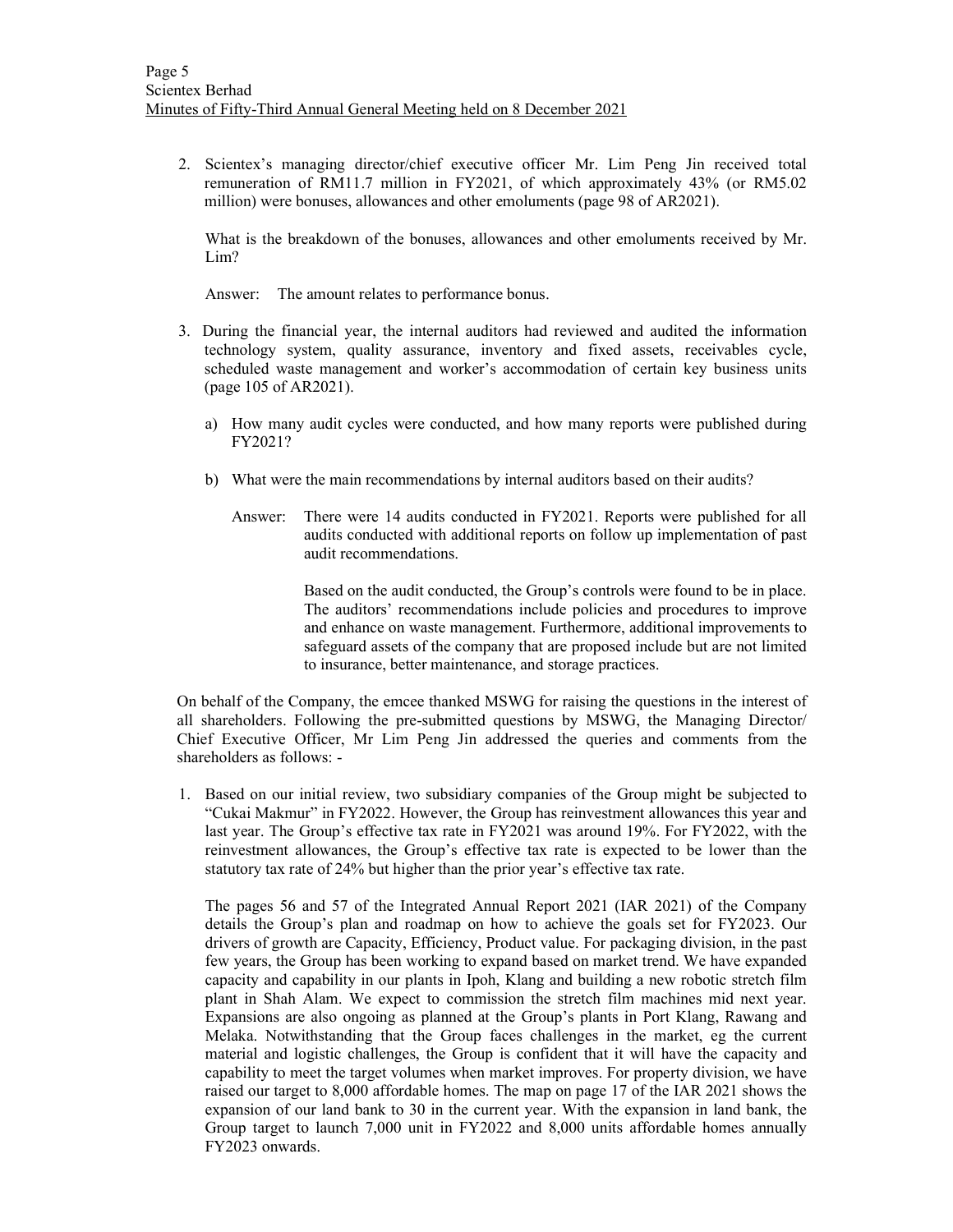- 2. With reference to page 68 of IAR 2021, the Group had increased the innovation of the monomaterial laminate packaging solutions which are recyclable. Another example is the development of its first paper-based fully recyclable packaging solution in FY2021. Together, these innovations drive a range of benefits which include , reuse, recycle, lower usage and waste of raw materials.
- 3. Having completed 3 bonus issues for the past 10 years, the Company does not have any plan to undertake the bonus issue for the time being. The Board will take into consideration of the bonus issue in future. With regard to dividend, currently there is no plan to change the existing dividend policy of the Company.
- 4. For FY2021, the Company had spent approximately RM27,000 to hold the virtual annual general meeting.
- 5. There is no plan for the Group to split out its property division at this moment. The Group sees itself as a manufacturer of plastic packaging as well as house. The Group will remain its twin core business models and working on expanding organically through the acquisition of land banks for property division and increase in capacity and capabilities of the packaging division depends on the prevailing market conditions. The Group will continue to look for opportunities through both mergers and acquisitions and organic growth.
- 6. Scientex Group is providing almost full range of packaging solutions and we will continue explore new business opportunities by putting in resource to analyse, innovate and collaborate with customers in developing new packaging solutions. Innovation is one of the Group's key for growth. The Group has many successful launches of sustainable products which gives it more opportunities to increase customers base and its competitiveness.
- 7. The Group had undertaken some measures to retain workers including improved workers welfare and having conducive living environment in accordance to CIDB requirements. The adoption of Industrialised Building System where standardisation of housing/ building designs for the construction of buildings had resulted in better quality, efficiency and productivity whilst deploying a lesser workforce. In the packaging division, we also embarked on automation. Our foreign labour stood at approximately 22% as at 31 July 2021.
- 8. For FY2022, the Group target to launch 7,000 units of affordable homes compared to around 5,000 units sold in FY2021. The house pricing is one of the main factor of a successful affordable housing. We strive to make our price affordable and efforts are put in to drive the cost down. The Group's expansion of land bank today is in-line with that, and also to keep the unsold properties at a manageable level.
- 9. One of the current challenges faced is the heightened freight costs and container shortage, which remains a worldwide issue. Comparing FY2020 & FY2021, freight cost has increased approximately 45% and approximately another 20% for first four months of FY2022 compared to FY2021. The Group will continue to work together with the service providers in order to better manage and minimise the impact caused by container shortage on the supply and deliveries of our goods.
- 10. Despite soft sentiment in the property market in the past two years, the Group manage to achieve good sales due to the Group's focus on affordable housing. With the improvement in market sentiment, we continue to see positive response for the Group's property launches.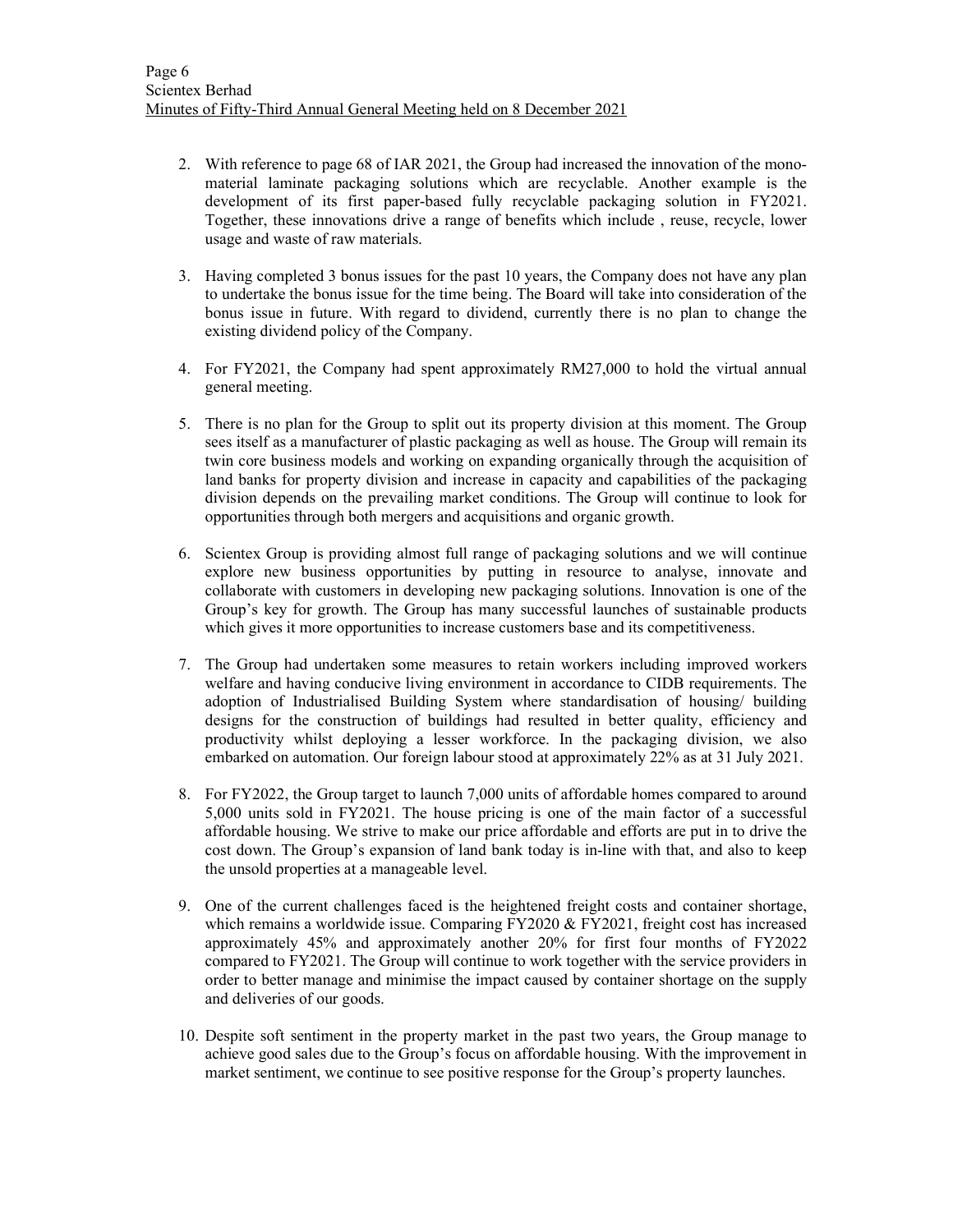- 11. Disclosures on the Company's sustainability efforts in FY2021 were presented in our inaugural stand-alone Sustainability Report 2021. The Sustainability Report for FY2021 contains an in-depth analysis of our sustainability performance in relation to environmental, social and governance (ESG) issues material to the Group and our stakeholders, concentrating on three pillars: Creating Shared Sustainable Value; For the Betterment of the Environment & Our People, Our Pride. We are committed to ESG and sustainability initiatives.
- 12. Another interesting project on ESG is the post-consumer resin (PCR) project in joint collaboration with various parties. Plastic waste is collected and through chemical reaction, made into oil which is subsequently made into resin, with each party playing a different role, to complete the circular economy. At current, some of the Group's products in the packaging division are also biodegradable.
- 13. Raw materials price in packaging division has always been volatile. Where possible, pricing to customers will be adjusted via price review mechanism. However, there could be some time lag on the pricing adjustment in the short term. In property division, in terms of the pricing of our properties, despite increase in material cost, our low land cost might enable us to continue to maintain the affordable prices. However, if the drastic increase in construction materials cost continued, we might need to adjust selling price accordingly.
- 14. The acquisition of freehold lands in Jasin was completed during FY2021. We have launched its first phase in December and response is encouraging. The sizable land bank enables the Group to continue launching highly successful affordable home projects in the near future.
- 15. The Group has embarked on its first Northern region development project, Tasek Gelugor in Penang and had its first launch in August 2021. With the response to our affordable homes in Penang having been so positive thus far, we have also committed to acquire land in Sungai Dua. The Group completed the acquisition of the land in Sungai Petani in FY2021 and expect to launch in early 2022. With our pricing mechanism, response has been positive so far.
- 16. The Group's net borrowing stood at RM876 million and net operating cash flow of approximately RM700 million in FY2021. Some of the land expansion will be paid over the next few years to ease the cash flow. Due to the new acquisition of lands and expansion of its packaging division, the Group's gearing ratio had increased approximately 0.4 times as at 31 October 2021. Management opined that the gearing ratio of below 0.5 times is still at a healthy and manageable level.
- 17. Total capital investment in packaging division over these three years (FY2021, 2022 & 2023 is approximately RM500 million.

Due to time constraints, the Board was not able to address all questions which was received during the AGM via the query box. However, the Board will try its best to respond to the relevant questions either through emails after the conclusion of the AGM or its response would be posted on the Company's website. (The full details of the remaining  $O\&\&A$  are available in Appendix I hereto)

## 6. POLL VOTING

As there were no further questions from the shareholders, the Chairman allowed a further 5 minutes for those who has yet to cast their votes to do so prior to the closing of the voting session. Thereafter, the Chairman declared the online voting session closed and adjourned the meeting for the Poll Scrutineer to verify the poll results.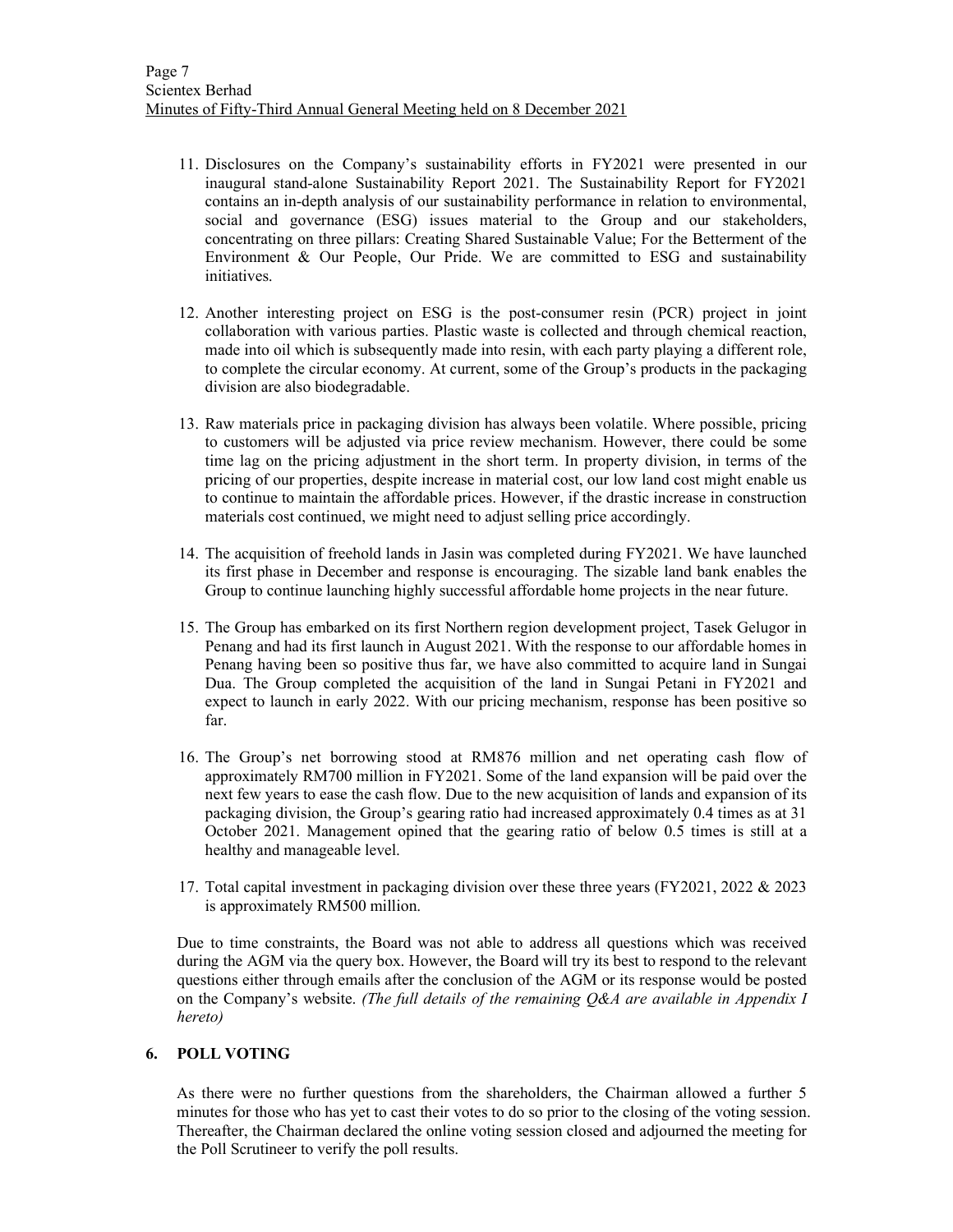The poll results tabulated by the Poll Administrator and duly validated by the Poll Scrutineer were as follows:

## Ordinary Resolution 1

| <b>Description</b>          | To approve the declaration of a single tier final dividend of 5 sen per |         |
|-----------------------------|-------------------------------------------------------------------------|---------|
|                             | ordinary share                                                          |         |
| <b>Shareholder's Action</b> | For Voting                                                              |         |
| <b>V</b> oted               | For                                                                     | Against |
| <b>No. of Shareholders</b>  | 440                                                                     | Q       |
| <b>No. of Shares</b>        | 1,060,267,617                                                           | 266     |
| % of Voted Shares           | 100.0000                                                                | 0.0000  |
| <b>Result</b>               | Accepted                                                                |         |

## Ordinary Resolution 2

| <b>Description</b>          | To re-elect Dato' Noorizah Binti Hj Abd Hamid as Director of the |            |
|-----------------------------|------------------------------------------------------------------|------------|
|                             | Company                                                          |            |
| <b>Shareholder's Action</b> | For Voting                                                       |            |
| <b>Voted</b>                | For                                                              | Against    |
| <b>No. of Shareholders</b>  | 346                                                              | 101        |
| <b>No. of Shares</b>        | 1,004,298,526                                                    | 55,956,077 |
| % of Voted Shares           | 94.7224                                                          | 5.2776     |
| <b>Result</b>               | Accepted                                                         |            |

# Ordinary Resolution 3

| <b>Description</b>          | To re-elect Lim Peng Cheong as Director of the Company |            |
|-----------------------------|--------------------------------------------------------|------------|
| <b>Shareholder's Action</b> | For Voting                                             |            |
| <b>Voted</b>                | For                                                    | Against    |
| <b>No. of Shareholders</b>  | 422                                                    | 29         |
| <b>No. of Shares</b>        | 1,037,941,871                                          | 22,384,032 |
| % of Voted Shares           | 97.8889                                                | 2.1111     |
| <b>Result</b>               | Accepted                                               |            |

## Ordinary Resolution 4

| <b>Description</b>          | To approve the payment of Directors' fees of RM730,000 |         |
|-----------------------------|--------------------------------------------------------|---------|
| <b>Shareholder's Action</b> | For Voting                                             |         |
| <b>V</b> oted               | For                                                    | Against |
| <b>No. of Shareholders</b>  | 407                                                    | 37      |
| <b>No. of Shares</b>        | 1,060,104,340                                          | 124,063 |
| % of Voted Shares           | 99.9883                                                | 0.0117  |
| <b>Result</b>               | Accepted                                               |         |

## Ordinary Resolution 5

| <b>Description</b>          | To re-appoint Deloitte PLT as the Auditors of the Company and to<br>authorise the Directors to fix remuneration |            |
|-----------------------------|-----------------------------------------------------------------------------------------------------------------|------------|
| <b>Shareholder's Action</b> | For Voting                                                                                                      |            |
| <b>V</b> oted               | For                                                                                                             | Against    |
| <b>No. of Shareholders</b>  | 293                                                                                                             | 126        |
| <b>No. of Shares</b>        | 940,889,984                                                                                                     | 81,118,539 |
| % of Voted Shares           | 92.0628                                                                                                         | 7.9372     |
| <b>Result</b>               | Accepted                                                                                                        |            |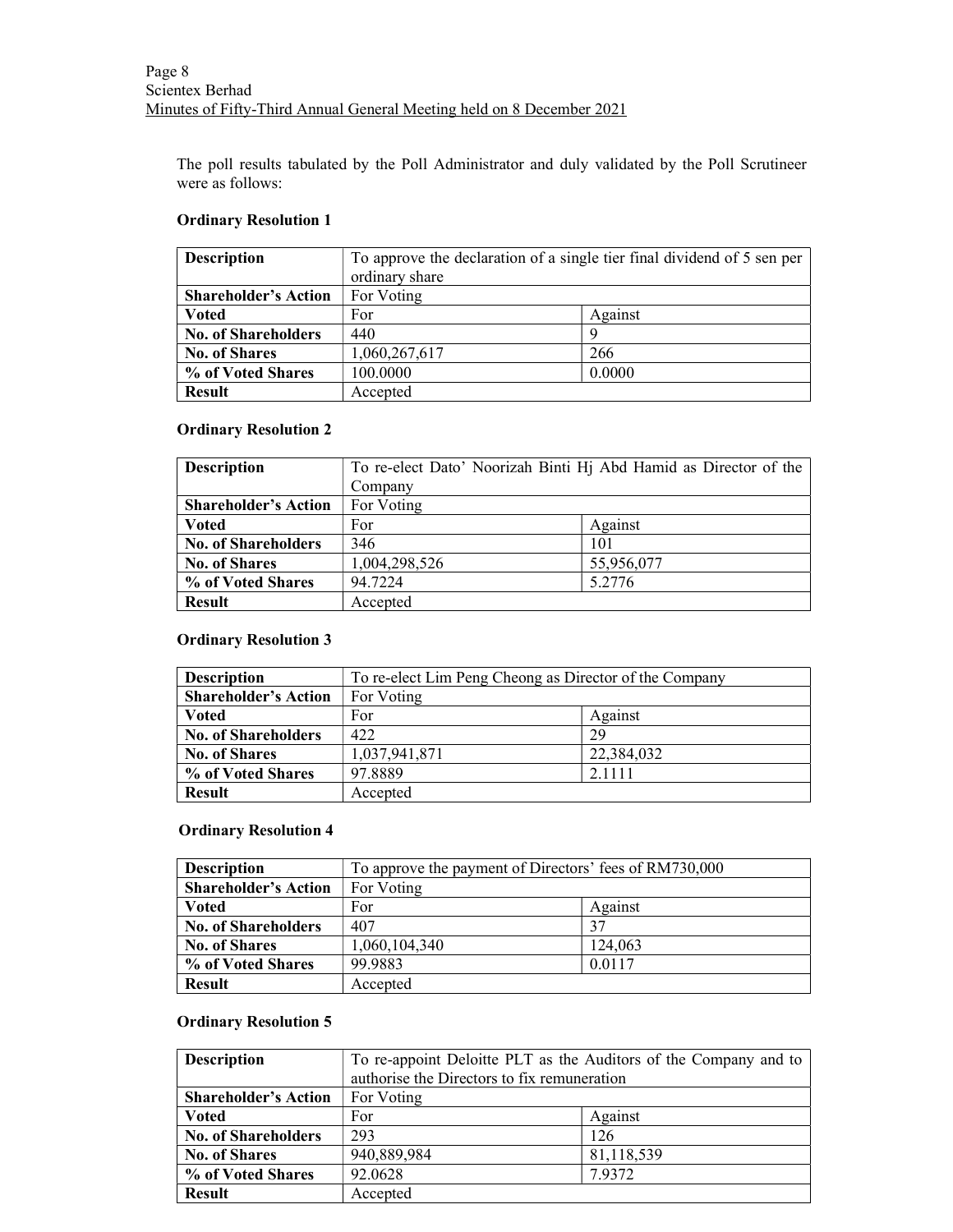## Ordinary Resolution 6

| <b>Description</b>          | To authorise the Directors to allot and issue shares pursuant to the |            |
|-----------------------------|----------------------------------------------------------------------|------------|
|                             | Companies Act 2016                                                   |            |
| <b>Shareholder's Action</b> | For Voting                                                           |            |
| <b>Voted</b>                | For                                                                  | Against    |
| <b>No. of Shareholders</b>  | 420                                                                  | 27         |
| <b>No. of Shares</b>        | 1,029,924,919                                                        | 30,349,184 |
| % of Voted Shares           | 97.1376                                                              | 2.8624     |
| <b>Result</b>               | Accepted                                                             |            |

# Ordinary Resolution 7

| <b>Description</b>          | To approve the Proposed Renewal of Authority to allot and issue new<br>ordinary shares under the Company's Dividend Reinvestment Plan |         |
|-----------------------------|---------------------------------------------------------------------------------------------------------------------------------------|---------|
| <b>Shareholder's Action</b> | For Voting                                                                                                                            |         |
| <b>Voted</b>                | For                                                                                                                                   | Against |
| <b>No. of Shareholders</b>  | 426                                                                                                                                   | 25      |
| <b>No. of Shares</b>        | 1,060,077,795                                                                                                                         | 248,108 |
| % of Voted Shares           | 99.9766                                                                                                                               | 0.0234  |
| <b>Result</b>               | Accepted                                                                                                                              |         |

# Ordinary Resolution 8

| <b>Description</b>          | To approve the Proposed Renewal of Share Buy-Back Authority |         |
|-----------------------------|-------------------------------------------------------------|---------|
| <b>Shareholder's Action</b> | For Voting                                                  |         |
| Voted                       | For                                                         | Against |
| <b>No. of Shareholders</b>  | 428                                                         | 18      |
| <b>No. of Shares</b>        | 1,060,245,023                                               | 7,780   |
| % of Voted Shares           | 99.9993                                                     | 0.0007  |
| <b>Result</b>               | Accepted                                                    |         |

Based on the poll results, all the resolutions tabled at the Meeting were duly passed by the shareholders.

# 7. CONCLUSION

The Chairman then declared the Meeting concluded at 12.50 p.m.

# CONFIRMED AS A CORRECT RECORD

CHAIRMAN Dated this day of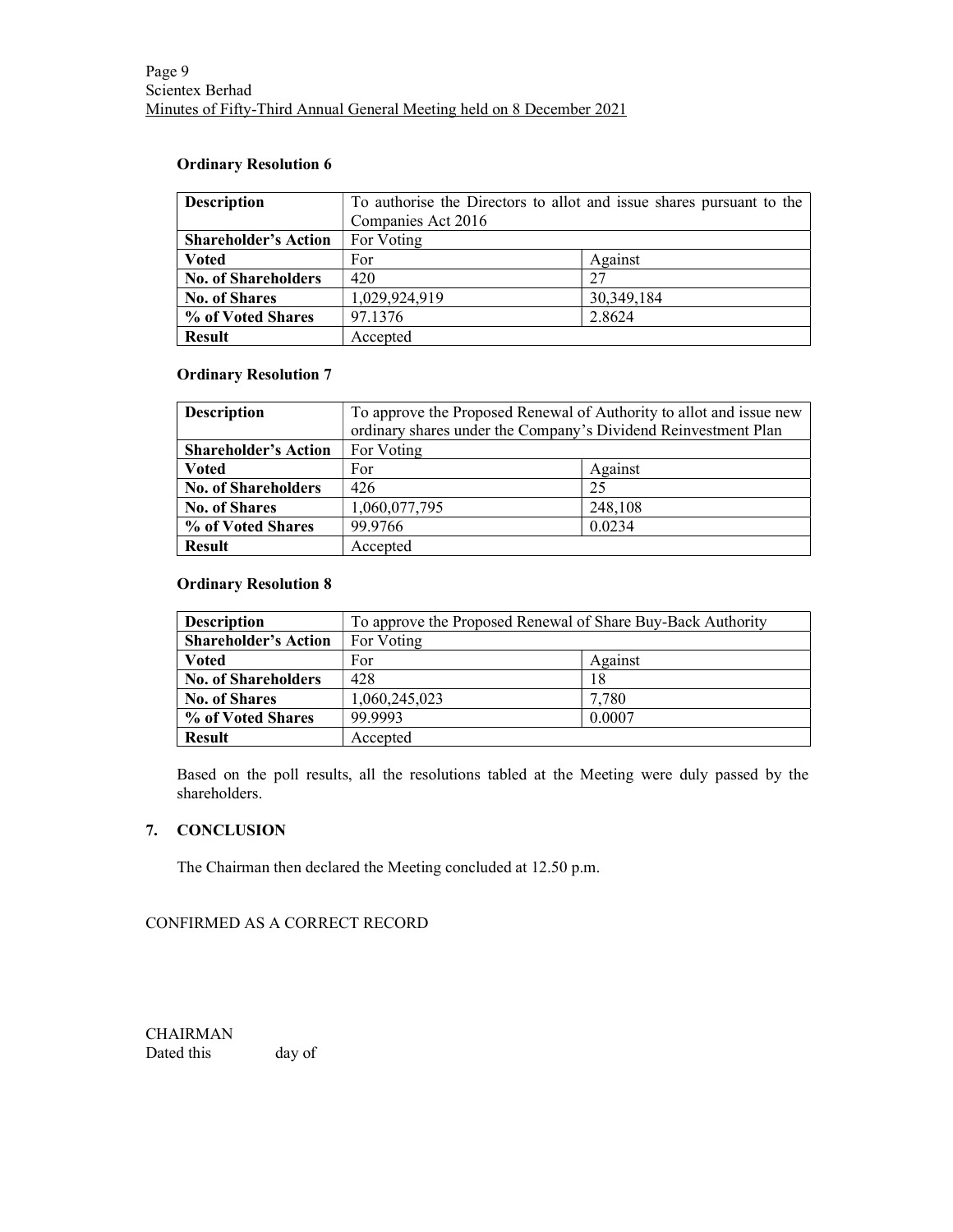| No.            | Ouestion                                                                                                                                                                                                                                                                                                                                                 | Answer                                                                                                                                                                                                                                                                                                                                                                                                                                                                                                                                 |
|----------------|----------------------------------------------------------------------------------------------------------------------------------------------------------------------------------------------------------------------------------------------------------------------------------------------------------------------------------------------------------|----------------------------------------------------------------------------------------------------------------------------------------------------------------------------------------------------------------------------------------------------------------------------------------------------------------------------------------------------------------------------------------------------------------------------------------------------------------------------------------------------------------------------------------|
| 1              | As a lesson from this pandemic outbreak,<br>what will be Scientex next 5 years plan<br>to make sure the company profitable and<br>shareholder<br>will<br>be<br>rewarded<br>handsomely?                                                                                                                                                                   | Scientex's strategies are guided by our vision:<br>• 'To Grow The Scientex Community For A<br>Better Tomorrow'<br>'To Double Up Every Five Years'<br>$\bullet$<br>The Group has earmarked FY2023 as the next<br>milestone. By then, we aspire to reach sales of<br>400,000 metric tonnes per year in our Packaging<br>Division, and develop 8,000 affordable homes<br>per year in our Property Division.<br>More information on our roadmap towards<br>FY2023 is available on Pages $56 - 57$ of the<br>Integrated Annual Report 2021. |
| 2              | Based on your peers Tguan and Bpplas,<br>the revenue and net profit grow<br>significantly in this financial year due to<br>higher selling price. However, for<br>Scientex plastic division, the revenue<br>drop yoy due to logistic cost and higher<br>raw materials price as this problem also<br>faced by your peers, can you comment<br>more on this? | Scientex's Packaging Division registered revenue<br>of RM2.49 billion in FY2021 (FY2020: RM2.55<br>billion). Notably, sales of industrial packaging<br>remained healthy and continued to register<br>growth in FY2021. However, the converting<br>business under the consumer packaging segment<br>registered lower contribution, affected by the<br>operational challenges faced due to COVID-19<br>mandated containment measures as well as<br>impact of higher raw material prices and freight<br>cost.                             |
| $\overline{3}$ | would you consider to develop water<br>soluble film (polyvinyl alcohol)? there<br>are a huge demand for this product in<br>garment industry                                                                                                                                                                                                              | Scientex's Packaging Division<br>undertakes<br>research<br>and development,<br>well<br>as<br>as<br>collaboration with customers, to develop new and<br>innovative products that meet latest industry<br>demands.<br>At present, our packaging solutions primarily<br>cater to industrial and consumer packaging<br>requirements. The development of other product<br>categories will depend on further studies of<br>market demand, as well as alignment to the<br>Group's growth strategies.                                          |
| $\overline{4}$ | every year, how many new employees<br>will be hired?                                                                                                                                                                                                                                                                                                     | Scientex hired 628 new employees in FY2021.<br>More information on our rate of new hires is<br>available on Page 73 of the Sustainability Report<br>2021.                                                                                                                                                                                                                                                                                                                                                                              |
| 5              | Any M&A in the coming years?                                                                                                                                                                                                                                                                                                                             | Scientex has historically grown through both<br>organic and acquisitive means.<br>The Group is open to considering opportunities<br>complementary to<br>that<br>are<br>our<br>existing<br>businesses.                                                                                                                                                                                                                                                                                                                                  |

# Remaining Question and Answer of the Fifty-Third Annual General Meeting